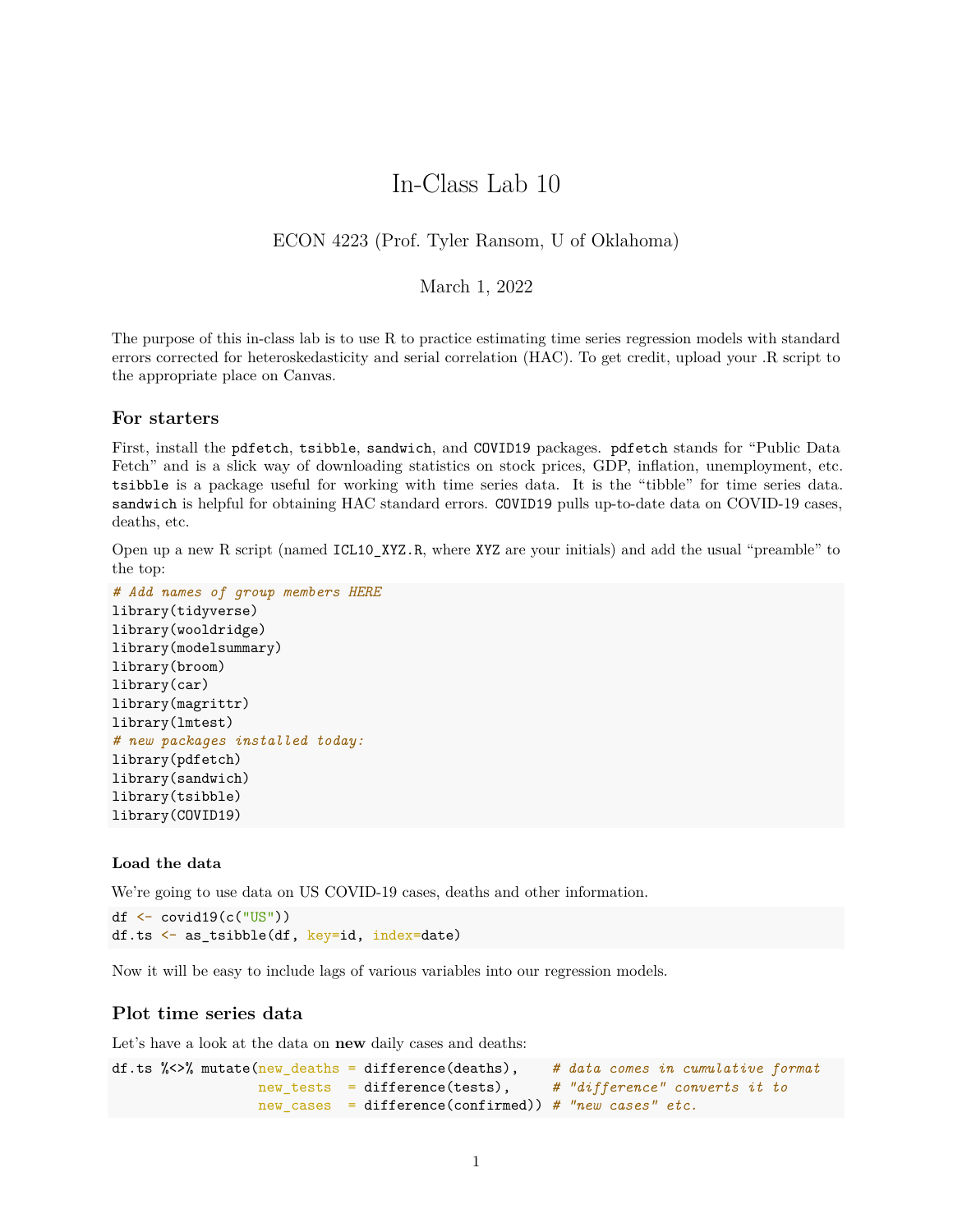*# plots* ggplot(df.ts, aes(date, new\_cases)) + geom\_line()

## Warning: Removed 1 row(s) containing missing values (geom\_path).  $ggplot(df.ts, aes(data, new deaths)) + geom line()$ 

## Warning: Removed 1 row(s) containing missing values (geom\_path).

```
# plots with 7-day rolling average
```
ggplot(df.ts, aes(date, new\_cases)) + geom\_line(aes(y=rollmean(new\_cases, 7, na.pad=TRUE)))

## Warning: Removed 7 row(s) containing missing values (geom\_path).  $ggplot(df.ts, aes(data, new deaths)) + geomline(aes(y=rollmean(new deaths, 7, na.path())$ 

## Warning: Removed 7 row(s) containing missing values (geom\_path).

#### **Determinants of US COVID-19 cases**

Now let's estimate the following regression model:

 $log(new\_cases_t) = \beta_0 + \beta_1 gath_t + \beta_2 gath_{t-7} + \beta_3 gath_{t-14} + \beta_4 \log(new\_cases_{t-7}) + u_t$ 

where *new*\_*cases* is the number of new COVID cases, and *gath* is a variable taking on values 0–4 representing severity of gatherings restricitons.

```
df.ts \frac{1}{2} mutate(\log.new.cases = \log(new_cases),
                   log.new.cases = replace(log.new.cases,new_cases==0,NA_real_)) # since log(0) = -Inf
```
## Warning in log(new\_cases): NaNs produced

```
est <- lm(log.new.cases ~ gatherings_restrictions + lag(gatherings_restrictions,7) +
                          lag(gatherings_restrictions,14) + lag(log.new.cases,7), data=df.ts)
```
1. Are any of these variables significant determinants of new COVID cases? If so, which ones?

## **Correcting for Serial Correlation**

Now let's compute HAC (Heteroskedasticity and Autocorrelation Consistent) standard errors. To do so, we'll use the vcov option in the modelsummary() function along with the NeweyWest function from the sandwich package.

```
modelsummary(est) # re-display baseline results
modelsummary(est, vcov=sandwich::NeweyWest(est))
```
or, putting them side-by-side:

```
modelsummary(list(est,est),
             vcov=list("iid",sandwich::NeweyWest(est))
            )
```
2. How does your interpretation of the the effect of gathering restrictions change after using the Newey-West standard errors?

## **Oklahoma COVID cases**

```
df.ok \leq covid19(c("US"), level=2) %>%
         filter(administrative_area_level_2=="Oklahoma")
```